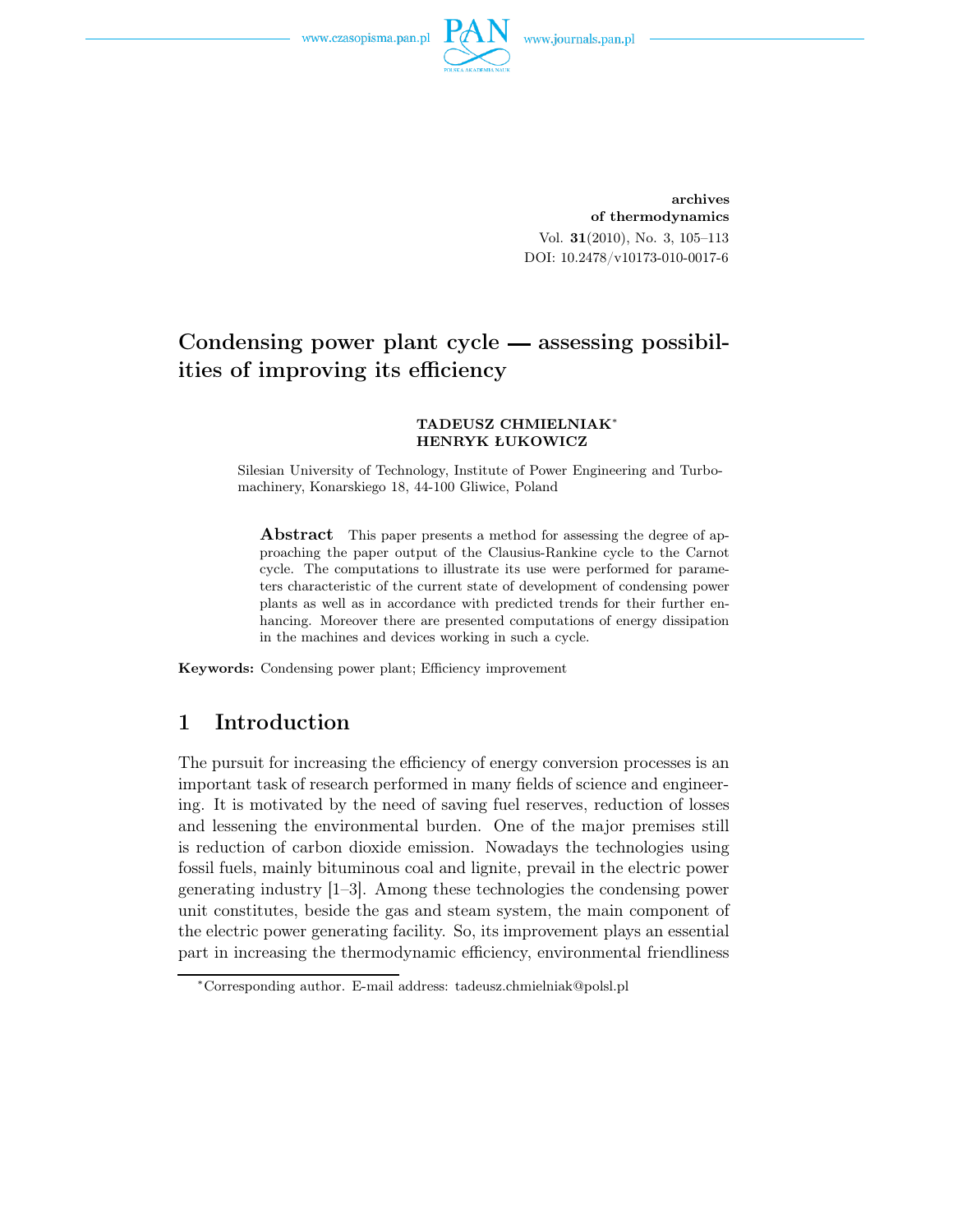

and productivity of electricity production. A lot of research work activities were devoted to that issue  $[4-8]$ , also in the context of integrating the  $CO<sub>2</sub>$ capture facilities with the condensing power unit's heat cycle [9,10].

The paper presents the issue of assessing the thermodynamic potential of a condensing power plant cycle. In quantitative assessments there was used the ratio of the cycle's efficiency determined with the use of mean temperature of heat feeding to and heat extraction out of the cycle to the cycle efficiency of the Carnot engine operating between the maximum and minimum temperatures of the condensing power plant cycle. Moreover there was assessed the influence of the efficiency improvement in the machines and devices on the efficiency of the whole installation.

## 2 Efficiency of condensing power plant cycle

Efficiency of power plant cycle with a specific production process structure may be determined taking into account the enthalpy-based or entropy-based analysis [11]. Further in assessing thermodynamic effects of cycle improvements we will use an entropy-based analysis. Using the symbols from Fig. 1 the cycle efficiency covering real processes is as follows [4]:

$$
\eta_E^{(s)} = \frac{P^{(b)} - P_P}{\dot{Q}_{in}} = \left(1 - \frac{\bar{T}_{out}}{\bar{T}_{in}}\right) \left(1 - \frac{\bar{T}_{out}\bar{T}_{in}}{\bar{T}_{in} - \bar{T}_{out}} \frac{\dot{S}_{gen}}{\dot{Q}_{in}}\right) \frac{1}{1 + \zeta_0} = \frac{\bar{\eta}_c \eta_j}{1 + \zeta_0},\tag{1}
$$

with

$$
\bar{\eta}_C = 1 - \frac{\bar{T}_{out}}{\bar{T}_{in}},\tag{2}
$$

and

$$
\eta_j = 1 - \frac{\bar{T}_{out}\bar{T}_{in}}{\bar{T}_{in} - \bar{T}_{out}} \frac{\dot{S}_{gen}}{\dot{Q}_{in}} ,
$$
\n(3)

where:<br> $P^{(b)}$ 

power output from the turbine,  $P_P$  – own needs of processes under control surface  $K_1$ ;

 $\dot{Q}_{in}$  – heat flux feeding the cycle;

 $\bar{T}_{in}$  $\bar{u}_{in} = \frac{h_0 - h_3}{s_0 - s_3}, \quad \bar{T}_{out} = \frac{h_1 - h_2}{s_1 - s_2}$  – entropically averaging temperatures of feeding and extracting heat out of the cycle;

 $\dot{H}_0$  – heat flux between the system and environment (heat losses to environment);

 $S_0$  – entropy increase connected with the loss  $\dot{H}_0$ , while  $\dot{S}_{gen}$  is total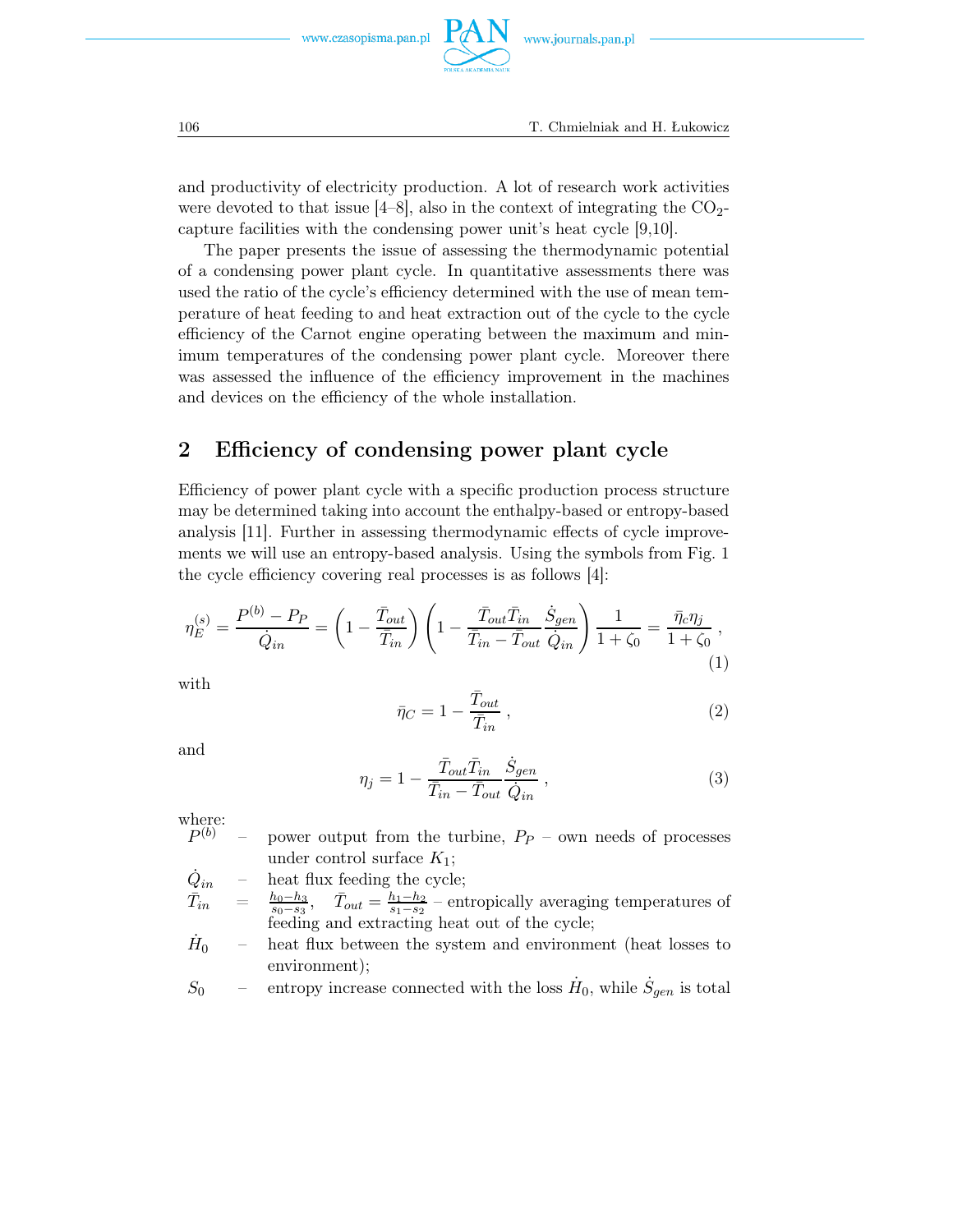

Condensing power plant cycle — assessing possibilities of improving its efficiency 107

entropy generated in processes occurring under control surface  $K_1$ ;

 $\zeta_0$  =  $\frac{\dot{H}_0-\bar{T}_{out}\dot{S}_0}{\dot{Q}_{in}}$ – measure of efficiency reduction due to heat loss to environment.



Figure 1. Diagram used for deriving the formula for energy efficiency of condensing power plant cycle.

Quantity  $\bar{\eta}_C$ , defined by (2), is the efficiency of the Carnot engine with temperatures  $\bar{T}_{in}$  and  $\bar{T}_{out}$ , i.e. of upper and lower source respectively. Efficiency of the Clausius-Rankine cycle in case when the entropy changes in heat feeding and heat extraction processes is equal to each other. Quantity  $\eta_i$  may be referred to as indicator of the quality of energy machines and devices operating in a cycle. The following quantity

$$
1 - \eta_j = \frac{\bar{\eta}_C - (1 + \zeta_0)\eta_E^{(s)}}{\bar{\eta}_C} \tag{4}
$$

shows potential possibilities of improving energy processes in machines and devices operating in closed system  $K_1$  within a technology under investigation, Fig. 1.

Based on (1) it is possible to define an instantaneous energy efficiency of a power plant

$$
\eta_{Eel1} = \frac{P_{el1}}{\dot{m}_f(LHV)} = \frac{\eta_B \bar{\eta}_c \eta_j \eta_{em}}{1 + \zeta_0} \,,\tag{5}
$$

where

$$
P_{el1} = (P^{(b)} - P_P)\eta_{em} ,
$$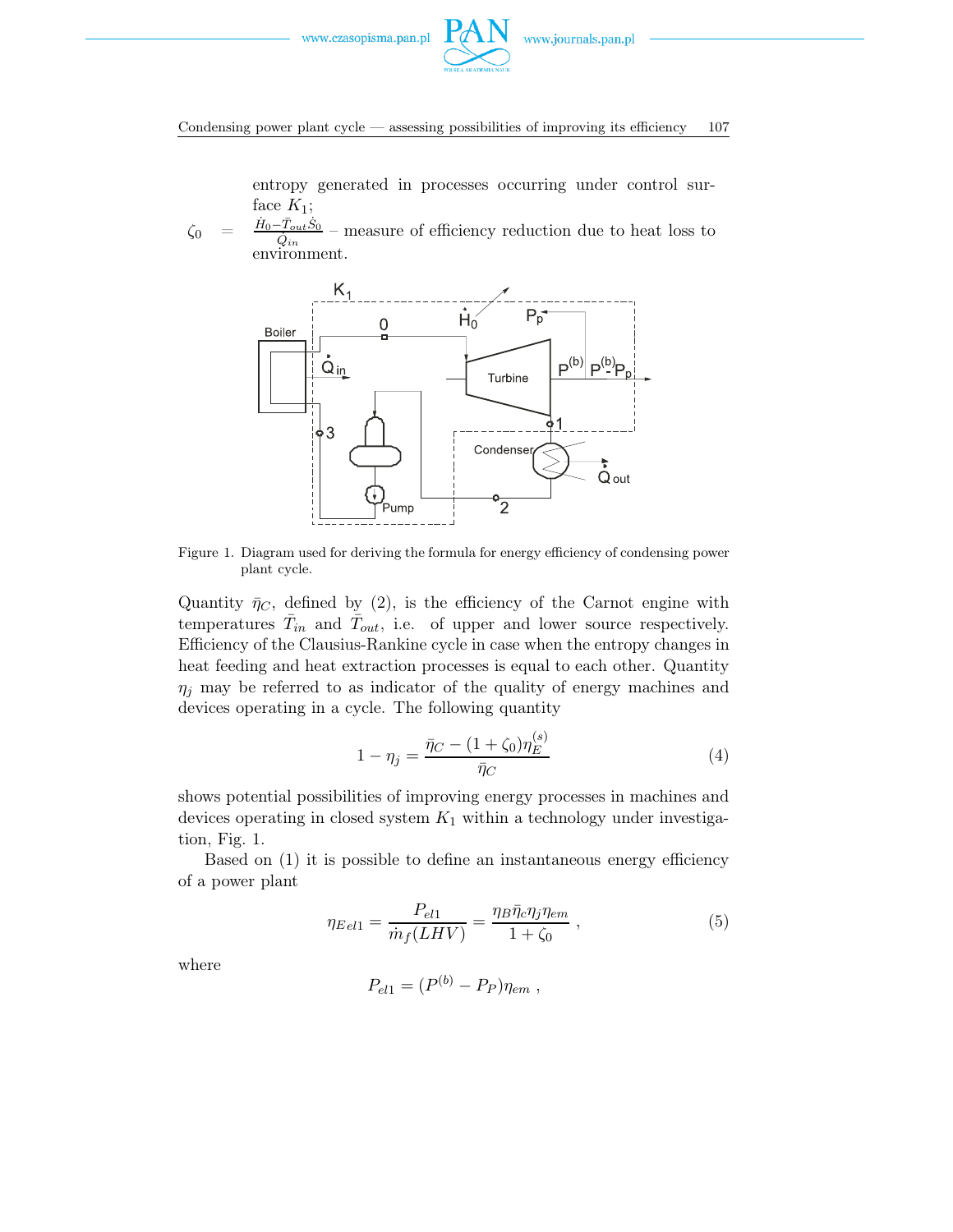

and  $\eta_{em}$  denotes electromechanical efficiency,  $\dot{m}_f$  is fuel mass flow rate,  $(LHV)$  represents lover heating value and  $\eta_B$  denotes boiler efficiency.

Expression (5) explicitly shows to what degree each of processes (devices) in a power plant dissipates energy fed to the system under investigation. By using (1) and (5) we compute the increase of heat rate caused by energy dissipation in the  $k$ -th process (device) of the power generating system

$$
q_{loss}^{(k)} = \frac{\dot{Q}_{loss}}{P_{el1}} = \frac{1}{\eta_j - \bar{\eta}_C} \bar{T}_{out} \frac{\dot{S}_{gen}^{(k)}(1 + \zeta_0)}{\dot{Q}_{in}}.
$$
 (6)

Having  $q_{loss}^{(k)}$  we compute relevant values of  $(\Delta m_f(LHV))^{(k)}$  and  $\Delta P_{el}^{(k)}$ .

The value of  $\bar{\eta}_C$  cannot exceed its upper limit that is the Carnot cycle's efficiency computed for maximum and minimum temperatures of a reference cycle for the condensing power plant (efficiency  $\eta_C$ ). A condensing power plant potential may be traced by changing the live steam parameters, resuperheating parameters and feed water temperature.

# 3 Assessment of the Clausius-Rankine thermodynamic cycle potential

We assume the following ratio as a measure of thermodynamic potential of the Clausius-Rankine cycle

$$
\bar{\eta}_C/\eta_C \,,\tag{7}
$$

where:

 $\eta_C$  = 1 -  $T_0/T_n$  – the Carnot engine's cycle efficiency,<br>  $T_0$  – highest temperature in cycle – live steam tempe

highest temperature in cycle – live steam temperature,

 $T_n$  – lowest temperature in cycle.

Efficiency  $\bar{\eta}_C$  has been defined by means of formula (2).

The assessment has been performed for the technological structure the unit presented in Fig. 2. Computations were carried out for various parameters of primary and secondary steam as well as various feed water temperatures. Moreover there were performed computations for a system with two reheat stages and the same number of feedwater heaters, it was assumed that  $T_n = \overline{T}_w$ .

The economically and thermodynamically justified feed water temperatures in contemporary units range from 290 to 300 ◦C (an increase in feed water temperature causes the following increase  $\bar{\eta}_c$ , on the other hand it causes a decrease of temperature difference in the heat exchange process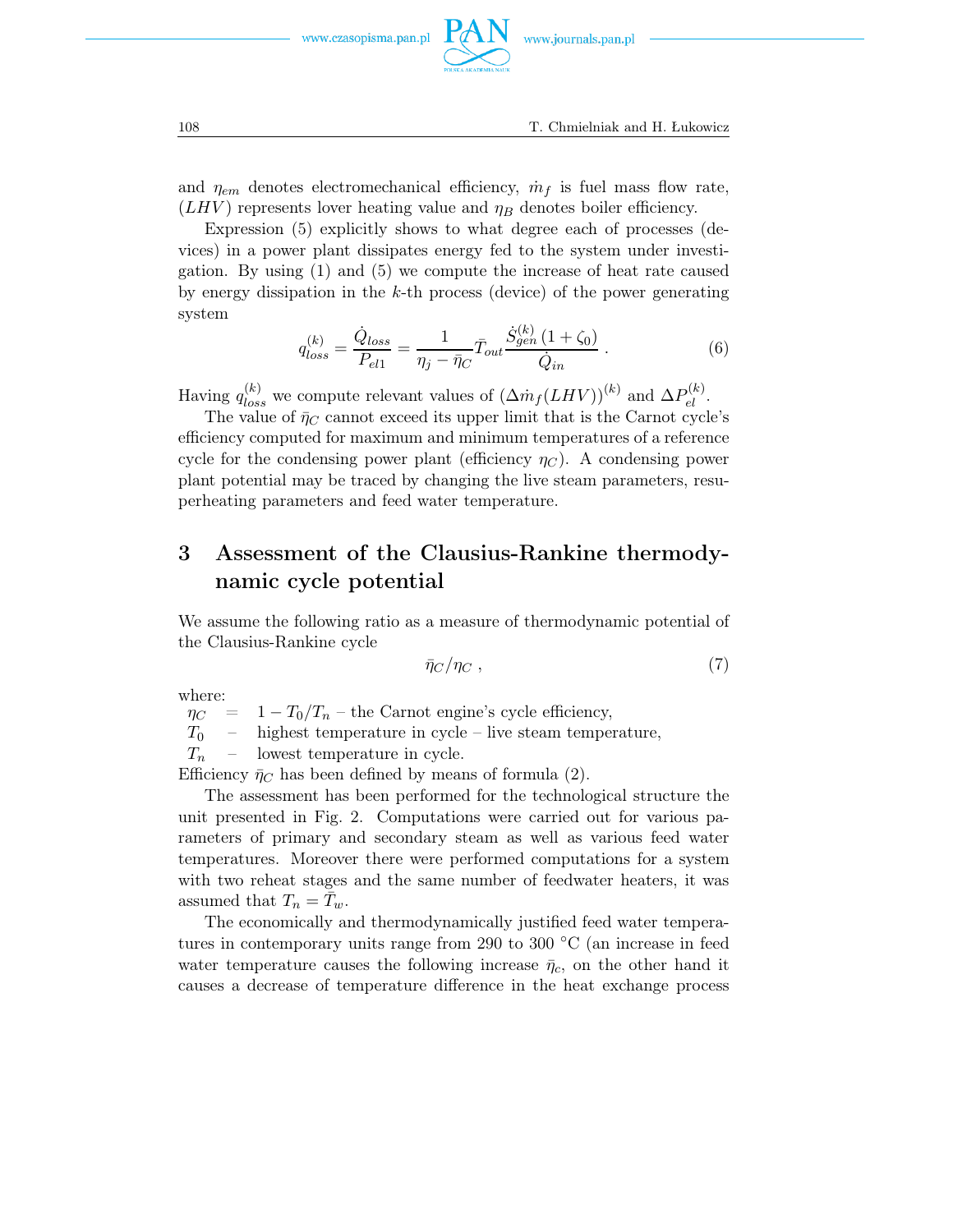

Condensing power plant cycle — assessing possibilities of improving its efficiency 109

in boiler, effecting the increase of heat exchanging surface and increase of investment expenditure). In the analyses it was assumed that  $t_{78} = 290$  °C. For supercritical units with steam parameters 35 MPa,  $700/720$  °C the feed water temperature of 350  $\degree$ C was considered. In the computations of this case beside the aforementioned temperature also a feed water temperature of 300 ◦C was taken into account. The obtained results are presented in Tabs. 1a and 1b as well as in Fig. 3 [4].



Figure 2. Reference diagram of condensing power plant cycle.

Moreover the tables present values of  $(\bar{\eta}_C - \eta_0)/\bar{\eta}_C$ , which is a measure of energy dissipation in the machines and devices of the heat cycle, where

$$
\eta_t = 1 - \frac{\dot{Q}_{out}}{\dot{Q}_{in}} \tag{8}
$$

and  $\dot{Q}_{in}$  is heat fed to the working fluid in boiler and in combustion exchangers.

Efficiency  $\eta_0$  corresponds to  $\eta_E^{(s)}$  in Eq. (4). The computations indicate an influence of all the parameters under consideration on the value of  $\bar{\eta}_C/\eta_C$ . A comparison of variants 1–4 shows that any increase of primary steam parameters should be accompanied by an increase of feed water temperature so as to obtain the same value of  $\bar{\eta}_C/\eta_C$  (difference between 1 and 2 is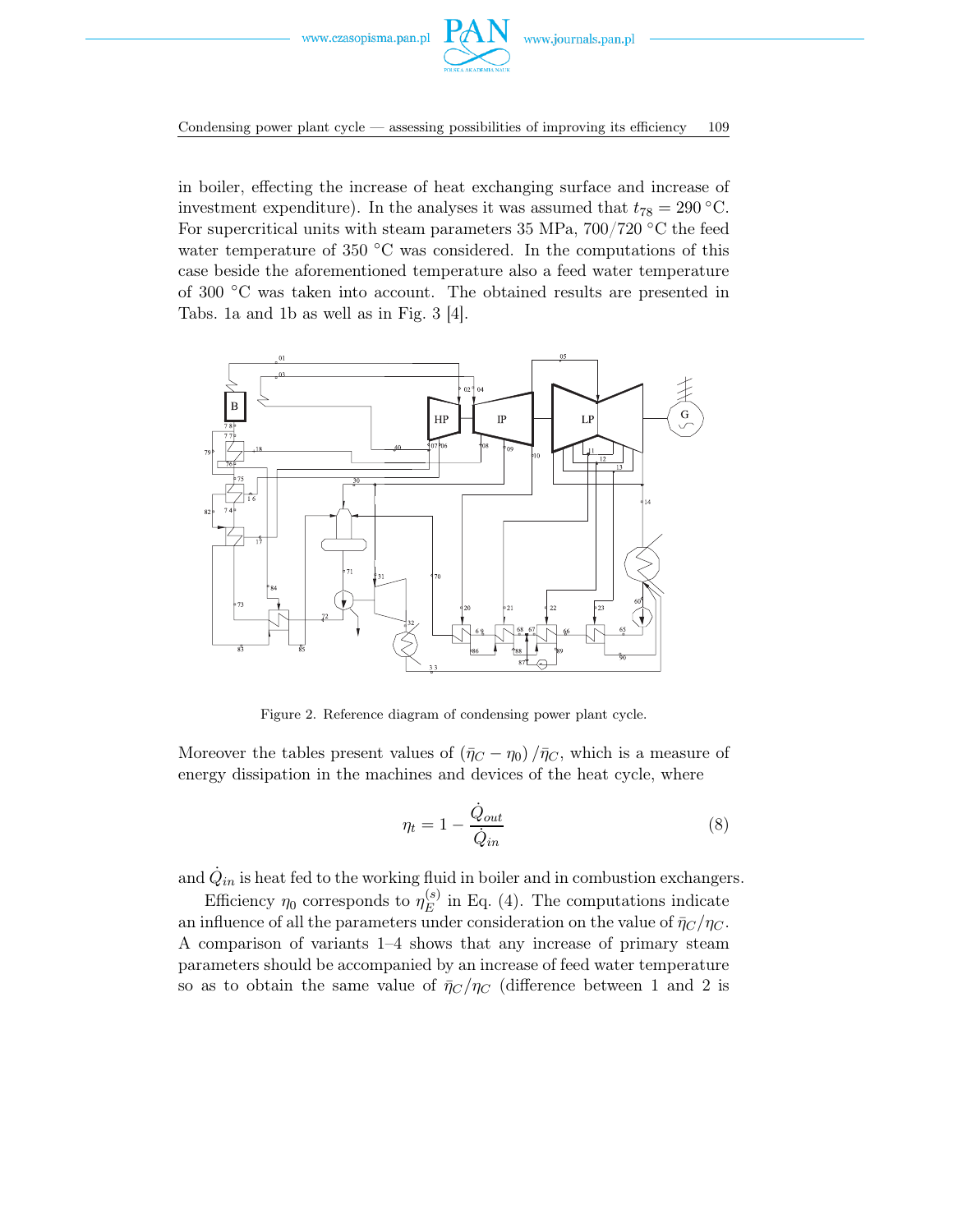



Table 1. Results of computations of condensing power unit's potential for different parameters of the cycle (see Fig. 2).

P

a)

| Quantity                                        | Unit            | Parameters       |                      |                                  |                           |  |
|-------------------------------------------------|-----------------|------------------|----------------------|----------------------------------|---------------------------|--|
|                                                 |                 | 27.5 MPa         | 27.5 MPa             | 27.5 MPa                         | 27.5 MPa                  |  |
|                                                 |                 | /560 $\degree$ C | /560 $\rm ^{\circ}C$ | $/580~^{\circ}\mathrm{C}$        | /600 $^{\circ}$ C         |  |
|                                                 |                 | '580 °C          | '580 °C              | $^{\circ}600~^{\circ}\mathrm{C}$ | $620\ {}^\circ\mathrm{C}$ |  |
| $p_{01}$                                        | MPa             | 27.5             | 27.5                 | 27.5                             | 27.5                      |  |
| $t_{01}$                                        | $^{\circ}C$     | 560              | 560                  | 580                              | 600                       |  |
| $t_{03}$                                        | $\rm ^{\circ}C$ | 580              | 580                  | 600                              | 620                       |  |
| $t_{78}$                                        | $^{\circ}C$     | 290              | 290                  | 290                              | 290                       |  |
| $p_{14}$                                        | MPa             | 0.006            | 0.005                | 0.005                            | 0.005                     |  |
| $\bar{T}_{in}$                                  | Κ               | 675.4            | 675.4                | 682.18                           | 688.8                     |  |
| $T_{out}$                                       | Κ               | 309.37           | 306.1                | 306.1                            | 306.1                     |  |
| $\eta_C$                                        | %               | 64.12            | 64.12                | 64.94                            | 65.73                     |  |
| $\bar{\eta}_C$                                  | %               | 54.19            | 54.68                | 55.13                            | 55.56                     |  |
| $\eta$ <sup>0</sup>                             | %               | 48.81            | 49.28                | 49.76                            | 50.21                     |  |
| $\bar{\eta}_C/\eta_C$                           |                 | 0.8452           | 0.8527               | 0.8489                           | 0.8452                    |  |
| $\left(\bar{\eta}_C-\eta_0\right)/\bar{\eta}_C$ |                 | 0.0993           | 0.0987               | 0.0974                           | 0.0963                    |  |
|                                                 |                 | 1                | $\overline{2}$       | 3                                | 4                         |  |

b)

| Quantity                                        | Unit                     | Parameters           |         |                             |         |
|-------------------------------------------------|--------------------------|----------------------|---------|-----------------------------|---------|
|                                                 |                          | 35 MPa               | 35 MPa  | 35 MPa                      | 35 MPa  |
|                                                 |                          | /700 °C              | /700 °C | /700 $\rm ^{\circ}C$        | /700 °C |
|                                                 |                          | /720 $\rm ^{\circ}C$ | /720 °C | /720 $\,^{\circ}\mathrm{C}$ | /720 °C |
|                                                 |                          |                      | /720 °C |                             | ′720 °C |
| $P_{01}$                                        | MPa                      | 35                   | 35      | 35                          | 35      |
| $t_{01}$                                        | $\rm ^{\circ}C$          | 700                  | 700     | 700                         | 700     |
| $T_{02}$                                        | $^{\circ}$ C             | 720                  | 720     | 720                         | 720     |
| $2^n d$<br>The                                  |                          |                      |         |                             |         |
| reheat<br>stage                                 | $\circ$ C                |                      | 720     |                             | 720     |
| steam<br>tem-                                   |                          |                      |         |                             |         |
| perature                                        |                          |                      |         |                             |         |
| $t_{78}$                                        | MPa                      | 300                  | 300     | 350                         | 350     |
| $p_{14}$                                        | Κ                        | 0.004                | 0.004   | 0.004                       | 0.004   |
| $\bar{T}_{in}$                                  | Κ                        | 734.31               | 757.04  | 752.09                      | 774.94  |
| $T_{out}$                                       | %                        | 302.17               | 302.17  | 302.17                      | 302.17  |
| $\eta_C$                                        | %                        | 69.57                | 69.57   | 69.57                       | 69.57   |
| $\bar{\eta}_C$                                  | %                        | 58.85                | 60.08   | 59.82                       | 61.00   |
| $\eta_0$                                        | %                        | 52.78                | 54.29   | 53.10                       | 54.58   |
| $\bar{\eta}_C/\eta_C$                           | $-$                      | 0.8459               | 0.8636  | 0.8598                      | 0.8768  |
| $\left(\bar{\eta}_C-\eta_0\right)/\bar{\eta}_C$ | $\overline{\phantom{0}}$ | 0.1031               | 0.0964  | 0.1123                      | 0.1052  |
|                                                 |                          | 5                    | 6       | $\overline{7}$              | 8       |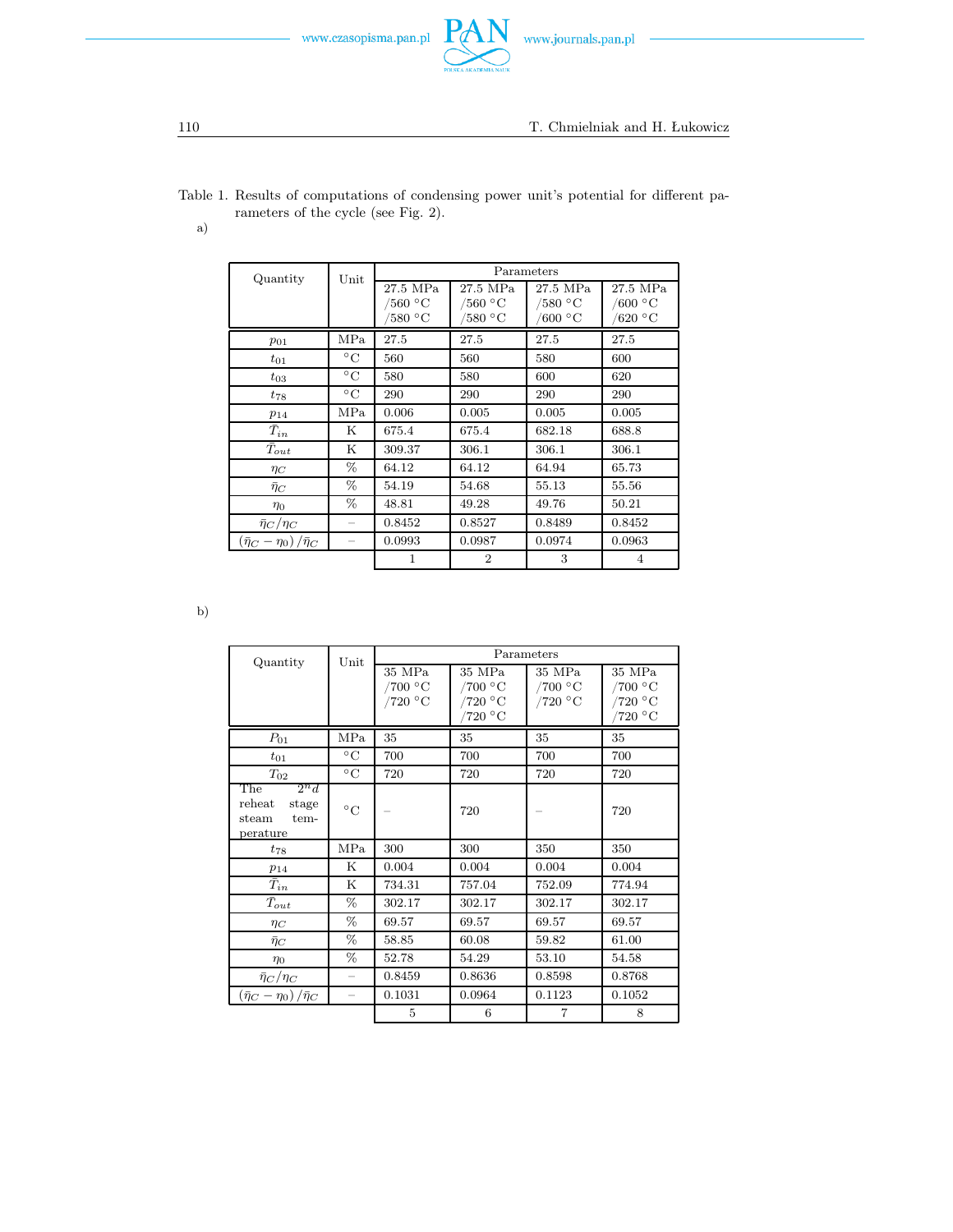

#### Condensing power plant cycle — assessing possibilities of improving its efficiency 111



Figure 3. Values of  $\bar{\eta}_C/\eta_C$ ,  $\bar{\eta}_C$  and  $\eta_C$  for different parameters of the unit. Figures 1 to 8 correspond to columns marked in Tabs. 1a and 1b.

a result of a pressure change in a condenser). The same conclusion may be drawn for cases 5–8. Assumption of a feed water temperature of 300 ◦C for parameters 35 MPa / 700 °C / 720 °C essentially decreases the solutions energy efficiency relative to  $\eta_C$ . To a lesser degree it concerns the situation with parameters 35 MPa / 700 °C / 720 °C / 720 °C. From the point of view of  $\bar{\eta}_C/\eta_C$  systems 2 and 8 have the parameters best configured. Despite the high parameters of steam in cases 5 and 7 there are obtained relatively small values of ratio  $\bar{\eta}_C/\eta_C$ . It follows from that that the cases require a better selection of cycle parameters. Interesting conclusions have been drawn from an analysis of values of

$$
\left(\bar{\eta}_C-\eta_0\right)/\bar{\eta}_C\ ,
$$

being a measure of energy dissipation in the machines and devices of a technological profile corresponding with such a power plant cycle. For the parameters presented in Tab. 1a there is a potential of improving efficiency of the machines and devices of the order of 0.1 and in the cases under consideration it decreases when the steam parameters increase. After assuming the data presented in Tab. 1b as starting point we will observe an increase of the potential. Hence one can conclude that units with a temperature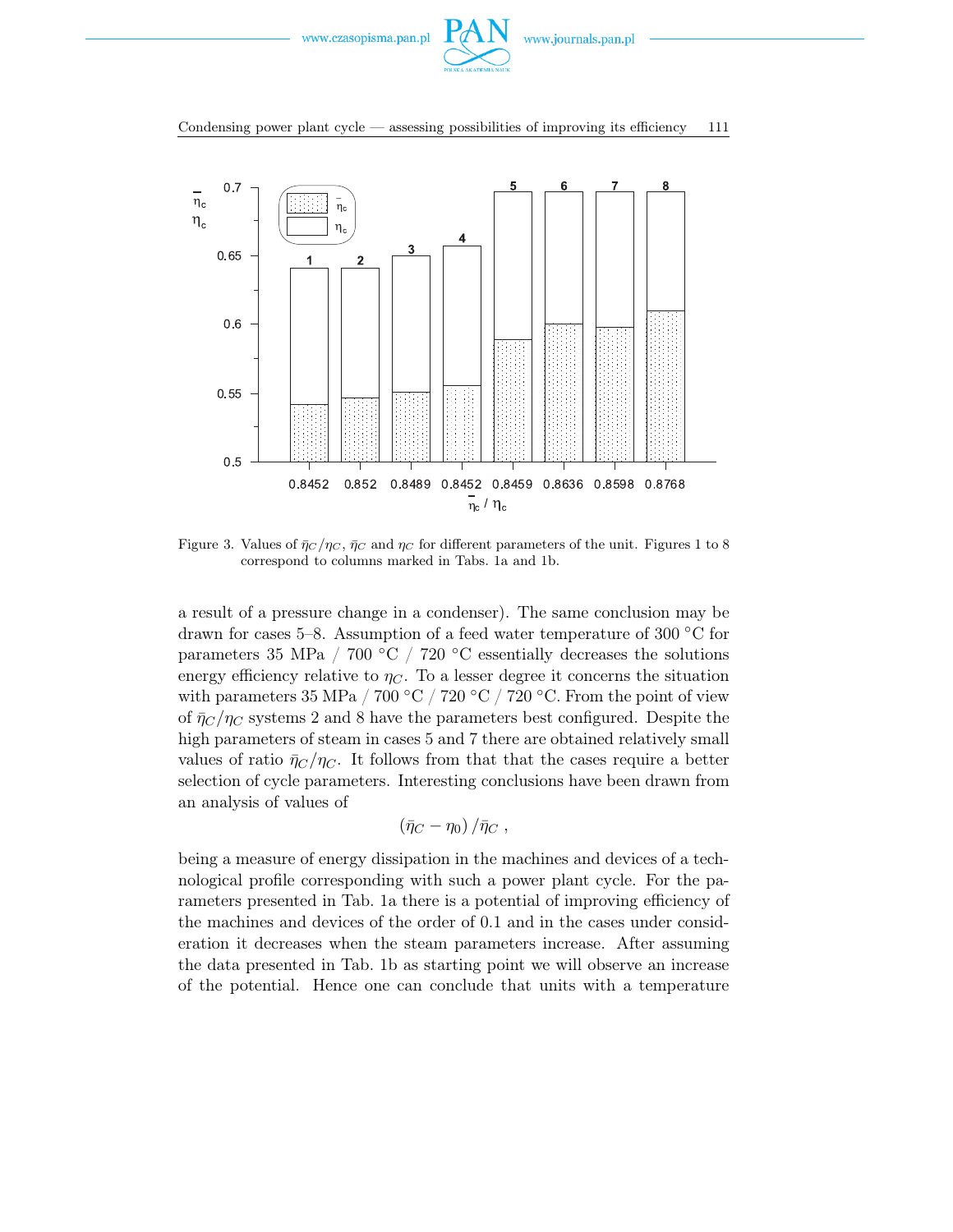www.czasopisma.pan.pl

of  $700/720$  °C should be optimised from the point of view of technological structure and characteristics of devices (maximization of efficiency  $\eta_0$ ). A detailed analysis of influence of the parameters on efficiency of a condensing power unit is presented in [4].

## 4 Conclusions

The performed analysis allows an assessment of the current state of bringing the Clausius-Rankine cycle nearer to the Carnot cycle.The primary steam's and resuperheated steam's parameters are not the only ones increase of which has an effect on ratio  $\bar{\eta}_C/\eta_C$ . To achieve an increase of the ratio it is necessary to ensure an appropriate configuration of the whole system (including an appropriate selection of feed water temperature).

Dissipation of energy in machines and devices of the cycle was the second quantity under investigations. Based on the computations performed it is difficult to present an unambiguous interpretation. Yet, it is possible to state that the configuration of the power unit as presented in Fig. 2 needs optimisation for high parameters of steam. This is because in the case the energy dissipation in the machines and devices is relatively high (see the results in columns 7 and 8 of Tab. 1b).

The presented data supplemented with additional computations from [4] can be useful in assessing undertakings aimed at improving the Clausius-Rankine cycle.

Acknowledgements The results presented in this paper were obtained within Ordered Project PBZ-MEiN-4/2/2006 financed from resources assigned for science in 2007–2010.

*Received 15 June 2010*

### References

- [1] *Key World Energy Statistics 2009*. IEA 2010.
- [2] Majchrzak H.: *Polish state energy policy until 2030*. Presentation at the plenary session of Power Engineering Problems Committee of PASci, Warsaw, April 2009 (in Polish).
- [3] *Prognosis for fuel and energy demand unitl 2030. Supplement 2 to the project of the directive of Polish state energy policy until 2030 (version 3)*. Ministry of Economy, 26.02.2009 (in Polish).